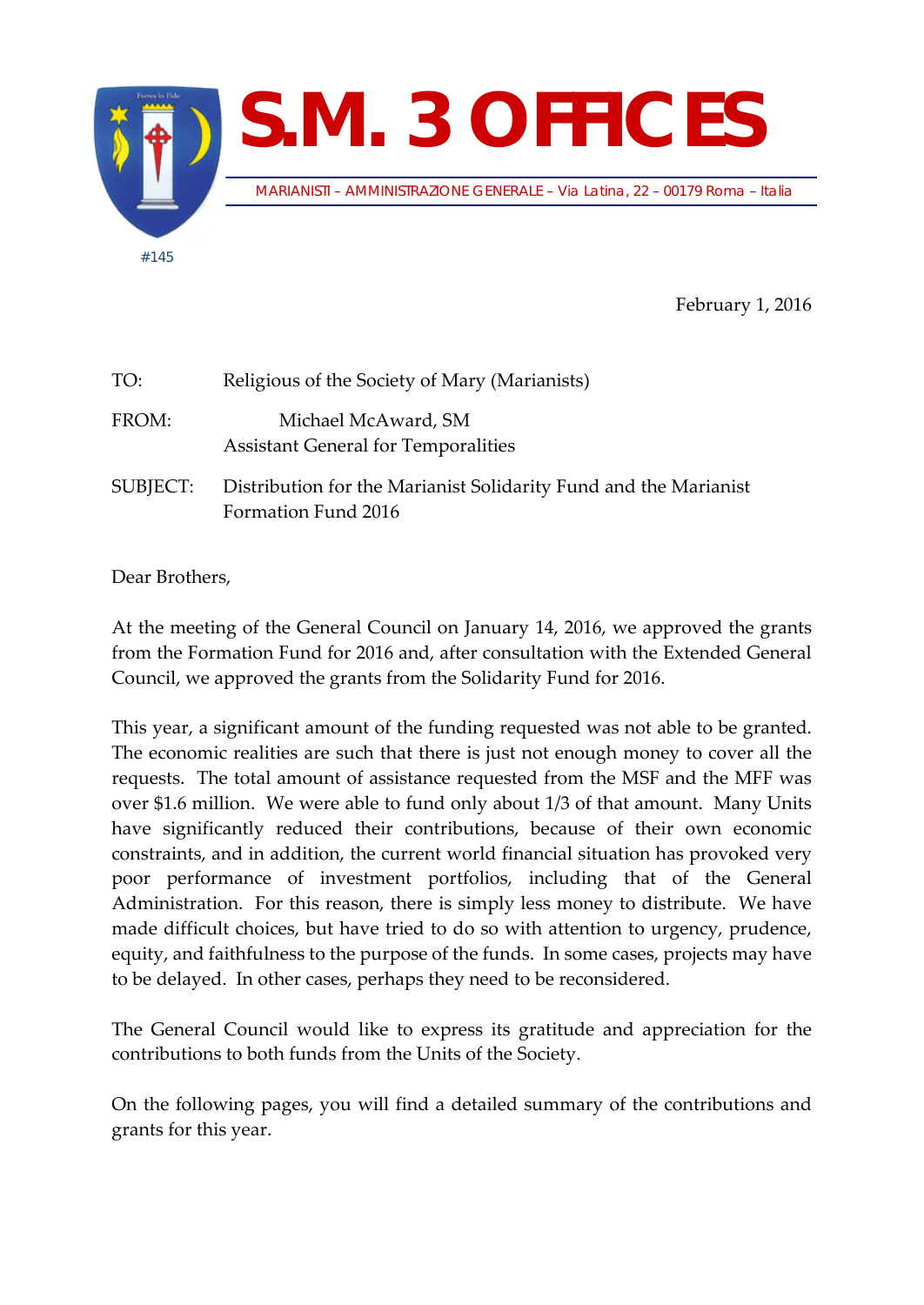## **Marianist Solidarity and Formation Funds 2016**

| <b>Contributions</b>                | USD \$       |
|-------------------------------------|--------------|
| Region of Argentina                 | 3,000.00     |
| Region Austria-Germany              | 29,160.00    |
| Region of Canada                    | 10,000.00    |
| Region of Eastern Africa            | 5,000.00     |
| Province of France-Belgium          | 32,000.00    |
| Region of Italy                     | 10,800.00    |
| Region of Korea                     | 10,000.00    |
| Province of Meribah                 | 12,000.00    |
| Province of Spain                   | 119,000.00   |
| Province of the United States       | 190,599.00   |
| <b>General Administration</b>       | 106,691.00   |
|                                     |              |
| <b>Total Contributions Received</b> | \$528,250.00 |

| <b>Marianist Solidarity Fund Grants Approved</b>                          | USD \$       |
|---------------------------------------------------------------------------|--------------|
| <b>Region of Argentina</b>                                                |              |
| Sanctuary Our Lady of Fatima, Villa Soldati, Buenos Aires                 | \$10,000.00  |
|                                                                           |              |
| <b>Region of Colombia-Ecuador</b>                                         |              |
| Colegio Espíritu Santo Marianistas (Giradot) - Construction of Classrooms | \$70,000.00  |
|                                                                           |              |
| <b>Eastern Africa</b>                                                     |              |
| Chaminade Training Centre (Nairobi) - Multi-Purpose Hall                  | \$50,000.00  |
| Miracle Technical Institute (Malawi) - Training Materials                 | \$15,000.00  |
| Our Lady of Nazareth School (Nairobi) - Kitchen and Stoves                | \$15,000.00  |
|                                                                           |              |
| Province of France: District of Côte d'Ivoire                             |              |
| Automobile for the Scholasticate                                          | \$25,000.00  |
|                                                                           |              |
| <b>Province of France: Sector of Congo</b>                                |              |
| Community Residence (Scholasticate) - Renovation of the roof              | \$50,000.00  |
|                                                                           |              |
| <b>Region of Togo</b>                                                     |              |
| Collège Chaminade - Kara [Teacher Support]                                | \$10,000.00  |
|                                                                           |              |
| Province of the United States - District of India                         |              |
| Jakob Gapp School (Khammam) - Structural Repairs                          | \$33,500.00  |
| District of India - purchase of a new vehicle                             | \$17,000.00  |
|                                                                           |              |
| <b>TOTAL</b>                                                              | \$295,500.00 |